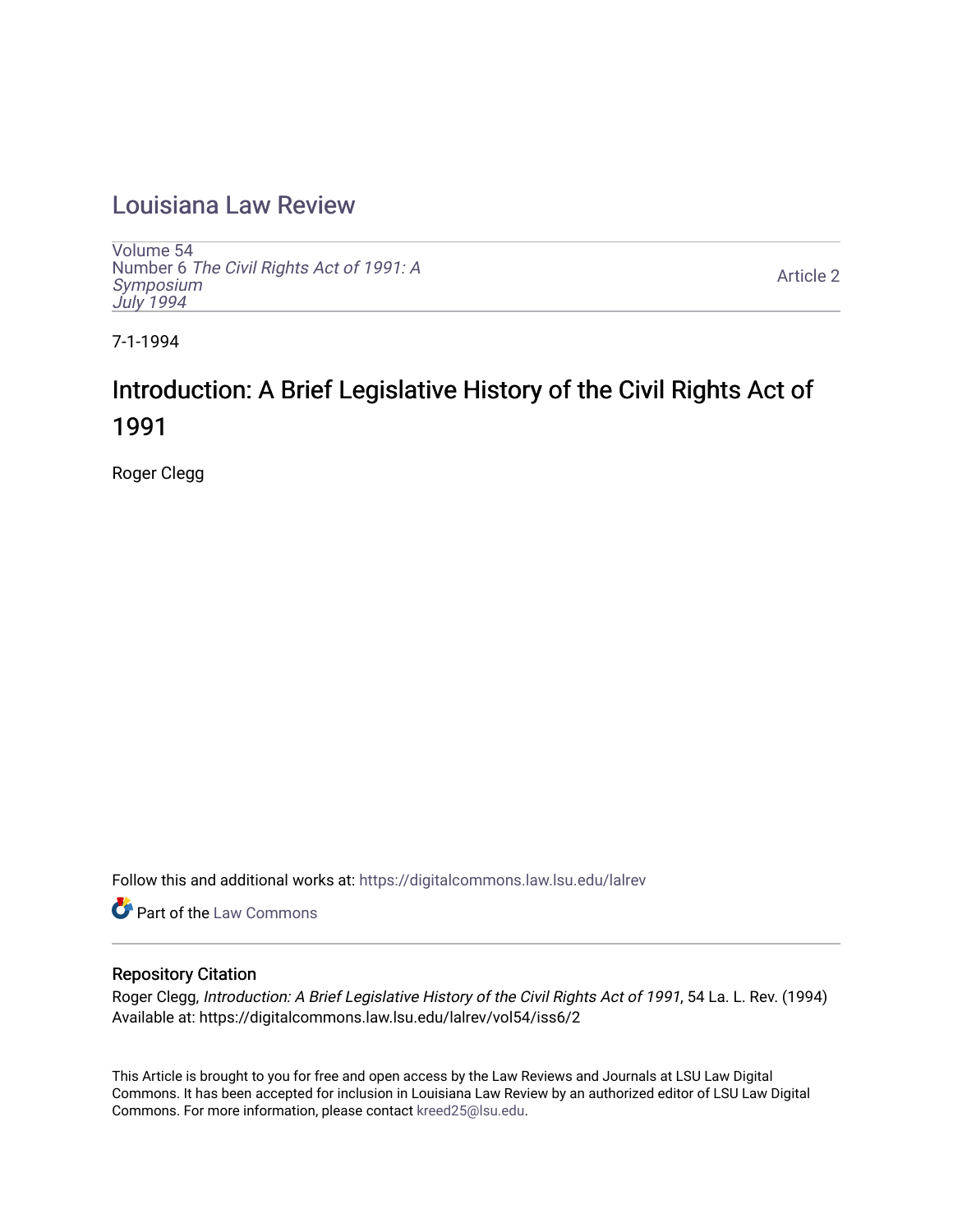## **Introduction: A Brief Legislative History of the Civil Rights Act of 1991**

#### *Roger Clegg\**

This symposium will explore the issues surrounding the enactment and early enforcement of the Civil Rights Act of **1991.'** The first article, **by** Glen **D.**  Nager and Julia M. Broas, discusses the key enforcement issues that have already arisen under the Act. The next two articles discuss the two issues which principally earned the legislation the label "quota bill": **C.** Boyden Gray analyzes its treatment of so-called disparate impact claims, and Professor John **0.** McGinnis explores the ways the legislation seeks to limit challenges to racial preferences. The last two articles deal with less widely-known but still very important provisions of the statute. R. Gaull Silberman focuses on alternative dispute resolution, which is likely to become increasingly important in response to the greater litigation spawned **by** the Act's other provisions. Professor Nelson Lund discusses the coverage of the federal government—especially Congress—as an employer; his article is especially valuable for its "public choice" insights into the kind of civil rights legislation that was, and in the future is likely to be, enacted. The symposium's epilogue makes some broader observations about the future of civil rights issues in this country.

The purpose of this introduction is twofold: to offer a peek at what the other authors say in their respective chapters, and to weave that into a history of the legislation's enactment.

#### **1.** THE SUPREME COURT'S DECISIONS

The impetus for the Civil Rights Act of 1991 was a series of six decisions handed down by the Supreme Court in May and June of 1989.<sup>2</sup>

The decision that provoked the most legislative controversy was Wards *Cove Packing Co. v. Atonio.*<sup>3</sup> In 1971, the Court had ruled in *Griggs v. Duke Power* 

Copyright 1994, **by** LOUISIANA **LAW** REVIEW.

**<sup>\*</sup>** B.A., Rice University, 1977; **J.D.,** Yale Law School, **1981.** The author was Deputy Assistant Attorney General, Civil Rights Division, U.S. Department of Justice, from 1987-91. He is now vice president and general counsel of the National Legal Center for the Public Interest. **The** views herein are the author's own.

**<sup>1.</sup>** Pub. L. No. 102-166, **105** Stat. 1071-1100 **(1991)** (codified in scattered sections of **29** U.S.C. and 42 U.S.C.).

<sup>2.</sup> In January **1989,** the Court announced its decision in City of Richmond v. J.A. Croson Co., **488** U.S. 469, **109** S. Ct. **706 (1989),** striking down as unconstitutional a municipal ordinance that awarded city contracts on aracially preferential basis. This seventh decision was also unpopular with the civil rights groups. But because the decision was constitutional and not merely statutory, it was never included in the omnibus civil rights bill.

<sup>3. 490</sup> U.S. 642, **109 S.** Ct. **2115 (1989).**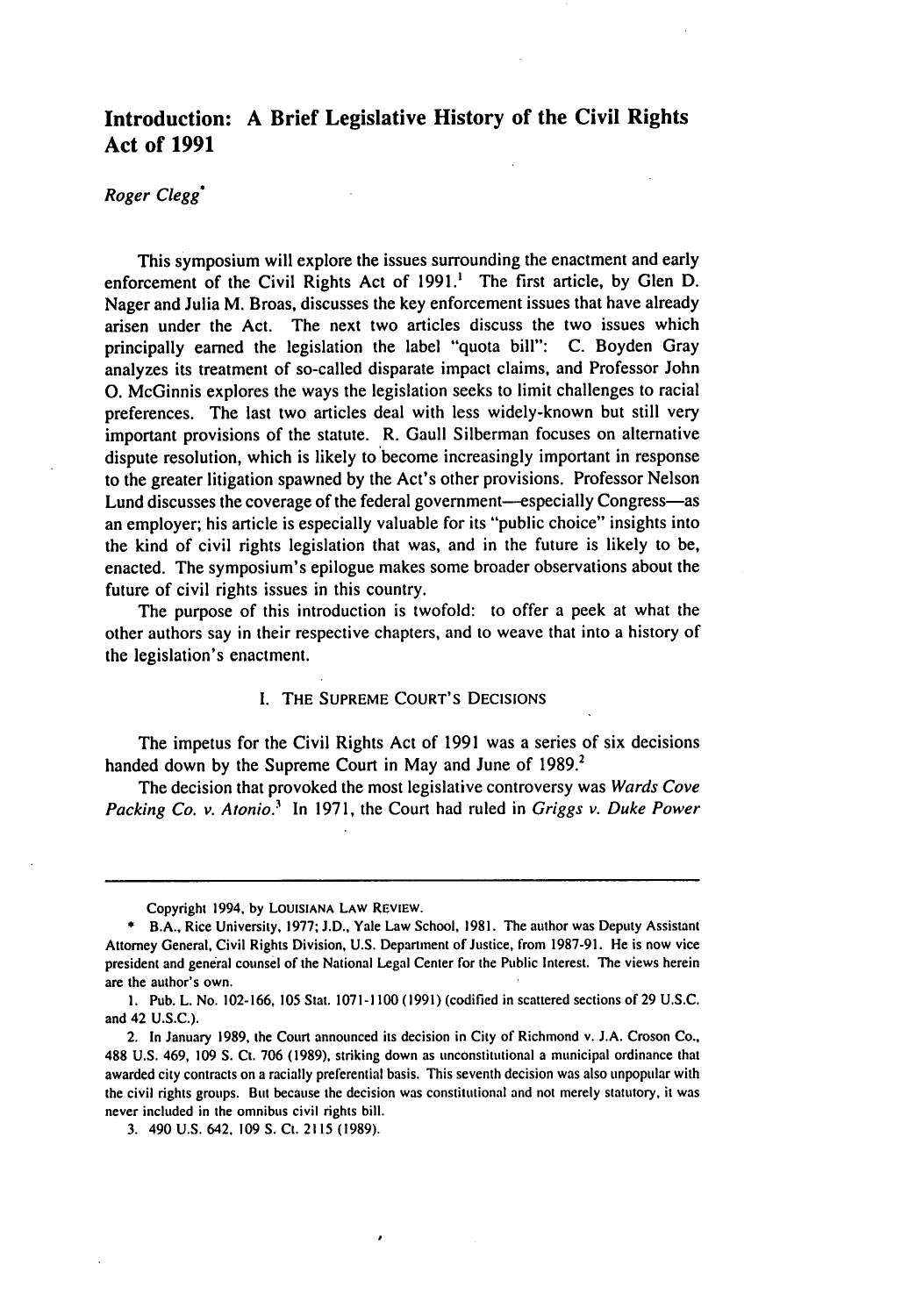#### 1460 *LOUISIANA LAW REVIEW* [Vol. 54

*Co.4* that if an employment practice has a disparate *impact* on members of minority groups and there is no proven "business necessity" for the practice, that suffices as a violation of Title VII of the Civil Rights Act of 1964<sup>5</sup> even if no discriminatory *intent* is alleged or proved. Clearly this doctrine raises a great danger of requiring employers to hire by quotas. If "disparate impact" can be shown casually by any statistical imbalance, and if "business necessity" can be shown only with great difficulty, an employer will be forced—either by litigation or by the fear of litigation-to ensure that his "numbers" come out "right." As Mr. Gray discusses in his article, this was precisely the way the federal civil rights bureaucracy proceeded to enforce *Griggs,* in particular through its Uniform Guidelines on Employee Selection Procedures.<sup>6</sup> Thus, by the time *United Steelworkers v. Weber*<sup>7</sup> was briefed a few years after *Griggs*, it was explicitly argued to the Court that reverse discrimination had to be allowed under Title VII because this was precisely what *Griggs* required.'

In *Wards Cove*, the 5-4 majority sought to relieve-or at least not further build-this quota pressure. The Court held that, for purposes of showing a disparate impact, the "proper basis for the initial inquiry" is "between the racial composition of the qualified persons in the labor market and the persons holding at-issue jobs" rather than between one part of the employer's work force and another. $\overline{9}$  This part of the Court's holding—which seems unassailable by any common sense standard—was never challenged in Congress, although it is worth noting that both the Ninth Circuit and four dissenting justices rejected it.

The Court went on to address three especially important additional issues in order to provide guidance to the lower courts on remand. All three of these issues were addressed in the ensuing legislation, as discussed at length in Mr. Gray's article.

First, "[a]s a general matter, a plaintiff must demonstrate that it is the application of a specific or particular employment practice that has created the disparate impact under attack." $^{10}$ . In other words, the plaintiff cannot simply point to a racial imbalance and then require the employer to justify everything he does that may contribute to that imbalance. Second, with respect to business necessity, "the dispositive issue is whether a challenged practice serves, in a significant way, the legitimate employment goals of the employer."<sup>11</sup> Thus, the employer need not show that the challenged term or condition--which, bear in mind, is not alleged to have been intentionally discriminatory, but only to have had a disparate impact-is absolutely essential to his business. Third, the Court

6. 29 C.F.R. § 1607 (1993).

- **8.** Br. for Pet'r, at 13-22, 49-50; Br. for the U.S. and EEOC, at 24-25.
- 9. Wards Cove Packing Co. v. Atonio, 490 U.S. 642, 650-51. 109 S. Ct. 2115, 2121 (1989).
- 10. *Id.* at 657, 109 **S.** Ct. at 2125.
- **11. Id.** at 659, 109 **S. Ct.** at 2126 (citations omitted).

<sup>4. 401</sup> U.S. 424, 91 S. Ct. 849 (1971).

<sup>5. 42</sup> U.S.C. §§ 2000e et seq. (1988 & Supp. IV 1992).

<sup>7. 443</sup> U.S. 193, 99 **S. Ct.** 2721 (1979).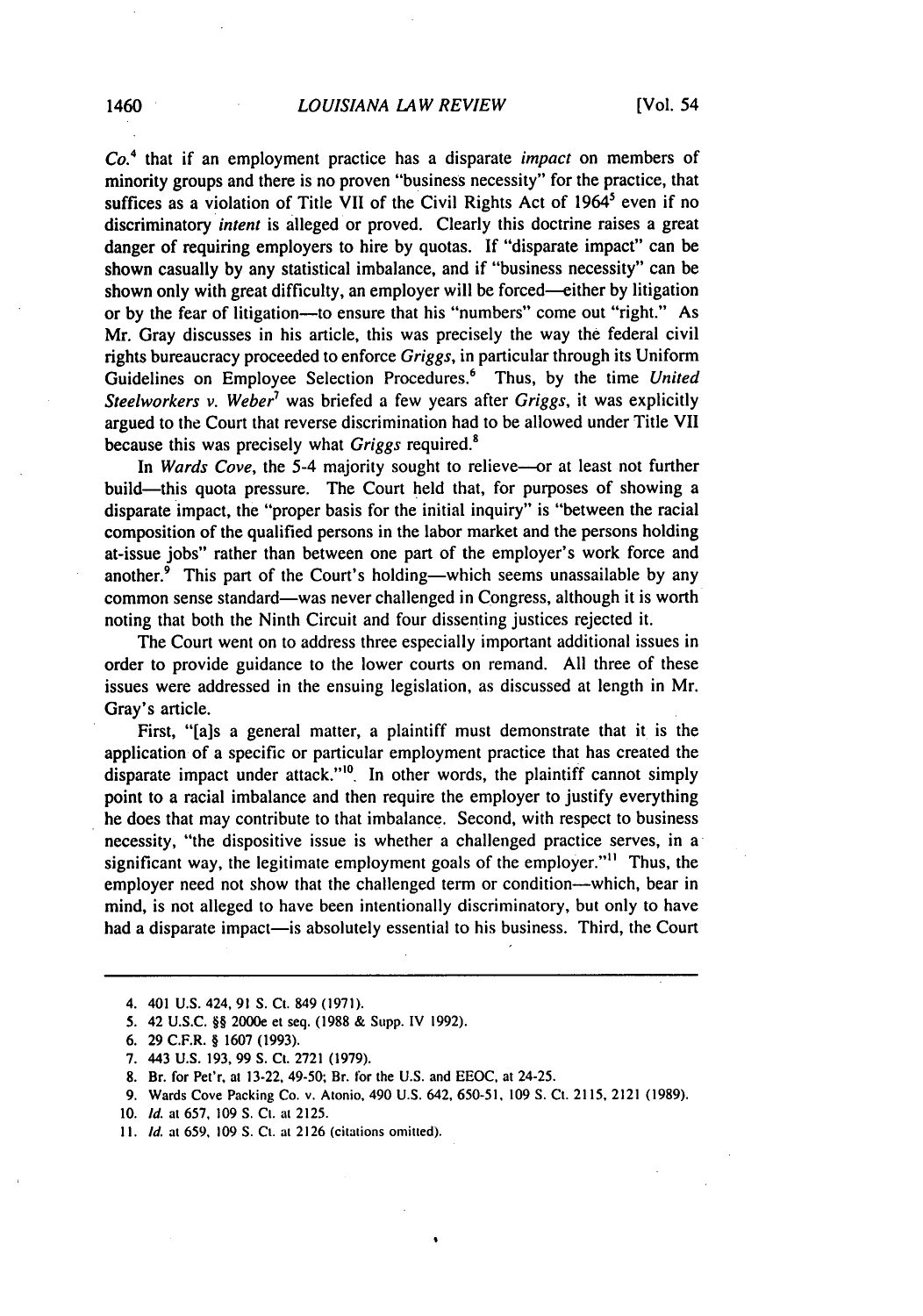held that, while "the employer carries the burden of producing evidence of a business justification for his employment practice," nonetheless "[t]he burden of persuasion . . . remains with the disparate-impact plaintiff."<sup>12</sup>

A week after *Wards Cove,* the Court announced its decisions in Lorance *v.*  AT&T Technologies, *Inc.'3* and *Martin v. Wilks.' Lorance* held that the statute of limitations period for challenging an allegedly discriminatory and unfavorable change in an employee's contractual seniority rights-which were not discriminatory on their face or as currently applied-began when the new system was adopted, rather than when the employee was actually demoted pursuant to the seniority system.<sup>15</sup>

In *Wilks,* the Court held that white firefighters were entitled to bring an action against a city and county, challenging the legality of hiring and promotion quotas which had been adopted pursuant to an earlier consent decree entered after black firefighters had sued the local governments. The trial court had barred the suit, holding that the "impermissible collateral attack" doctrine immunizes parties to a consent decree from discrimination charges by nonparties to the decree for actions taken pursuant to it. A 5-4 majority of the Supreme Court, however, held that white firefighters could not be barred from challenging the deal struck at their expense between the local governments and the black firefighters. "This **...** is part of our 'deep-rooted historic tradition that everyone should have his own day in court.""16 The *Wilks* decision, and the part of the 1991 legislation that addressed it, are discussed in detail in Professor McGinnis's article.

A fourth controversial decision was *Patterson v. McLean* Credit *Union.<sup>7</sup>* It involved the proper construction of Section 1981 of Title 42, which then read:

All persons within the jurisdiction of the United States shall have the same right **...** to make and enforce contracts, to sue, be parties, give evidence, and to the full and equal benefit of all laws and proceedings for the security of persons and property as is enjoyed by white citizens **....** 

Thirteen years earlier, in *Runyon v. McCrary*,<sup>18</sup> the Court had held that Section 1981 prohibited one private party from refusing to contract with another because

16. Wilks, 490 U.S. at 762, 109 **S.** Ct. at 2185 (quoting **18** Charles Alan Wright et al., Federal Practice and Procedure § 4449. at 417 (1981)).

<sup>12.</sup> **Id.** 

<sup>13. 490</sup> U.S. 900, 109 S. Ct. 2261 (1989).

<sup>14. 490</sup> U.S. 755, 109 S. **Ct.** 2180 (1989).

**<sup>15.</sup>** The vote in Lorance was 5-3. Justice O'Connor did not participate, and Justice Stevens tiled a separate concurrence in which he said he was joining the Court's opinion because it correctly applied prior opinions, although he believed those prior opinions were wrong. Lorance, 490 U.S. at 913, 109 **S.** Ct. at 2269.

<sup>17. 491</sup> U.S. 164, 109 **S.** Ct. 2363 (1989).

<sup>18. 427</sup> U.S. 160, 196 **S.** Ct. 2586 (1976).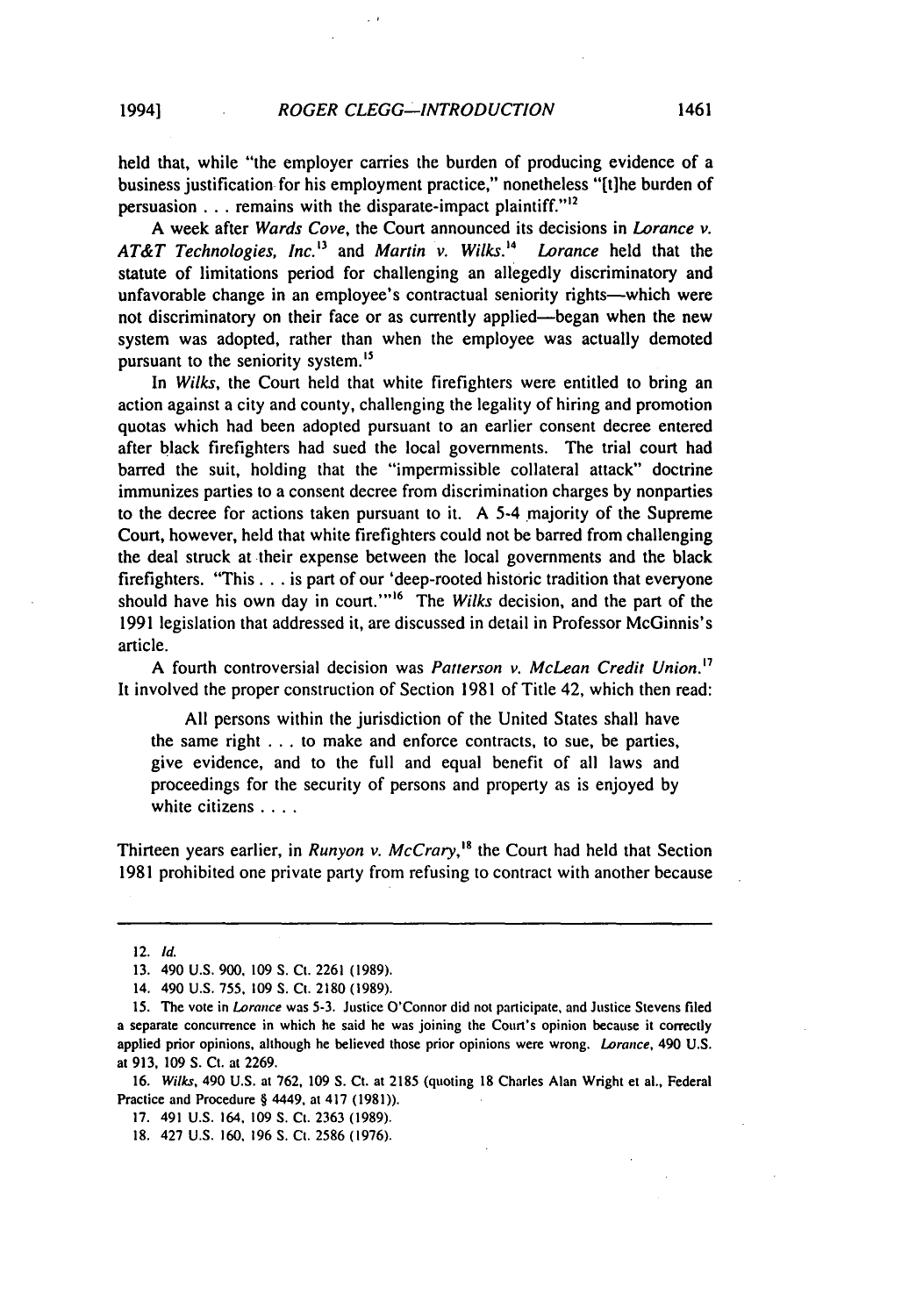of race. The threshold issue in *Patterson* was whether *Runyon* should be reconsidered-i.e., whether Section 1981 prohibited wholly "private" discrimination at all. The Court decided it would not overturn *Runyon. 9* This left open the specific question presented in *Patterson,*namely whether racial harassment violated Section 1981. In another 5-4 decision, the Court determined that it did not, since the statute did not apply to conduct which occurs after the formation of a contract and which does not interfere with the right to enforce established contractual obligations.

It is odd that *Price Waterhouse v. Hopkins*<sup>20</sup> would be the fifth decision prompting a legislative response, since at the time it was generally hailed as a victory by the civil rights groups.<sup>21</sup> In it, the Court set out the standards for deciding "mixed motive" cases. The plaintiff, a female accountant, alleged that she had been denied a partnership because of her sex, but the evidence developed at trial indicated that management had both discriminatory and nondiscriminatory reasons for its decision. The Supreme Court was splintered in the case and there was no majority opinion. Nonetheless, a majority of the Justices agreed that where direct evidence was presented that illegal discrimination was a substantial factor in an employment decision, the burden of proof would shift to the employer to prove that the same decision would have been reached even if this illegitimate criterion had played no part in the decision.

The final 1989 decision targeted by the civil rights groups was *Independent Federation of* Flight *Attendants v. [Zipes.22](https://Zipes.22)* It was included in their omnibus bill, but was not addressed in the legislation that finally passed. The issue in Zipes was whether a nondefendant intervenor-here, the collective-bargaining agent for other flight attendants who might be hurt by the relief sought-could be required to pay the attorney fees of an opposing class of plaintiffs alleging sex discrimination. Title VII provides that a "court, in its discretion, may allow the prevailing party **...** a reasonable attorney's fee **... .""** The Court had earlier held that this was best interpreted to require payment of fees as a matter of course by defendants to prevailing plaintiffs,<sup>24</sup> but to prevailing defendants by plaintiffs only if the lawsuit had been "frivolous, unreasonable, or without foundation."<sup>25</sup> The Court in *Zipes*—once more, by a 5-4 vote—held that the losing intervenors could be required to pay the prevailing party's attorney fees

- 24. Newman v. Piggie Park Enters., Inc., 390 U.S. 400, 88 **S.**Ct. 964 (1968).
- 25. Christiansburg Garment Co. v. EEOC, 434 U.S. 412, 421, 98 S. Ct. 694, 700 (1978).

<sup>19.</sup> Patterson, 491 U.S. at 171, 109 **S.**Ct. at 2369.

<sup>20.</sup> 490 U.S. 228, 109 S. Ct. 1775 (1989).

<sup>21.</sup> Practitioners See Price Waterhouse Ruling As Major Weakening of Employer Position, Daily Rep. for Executives (BNA), May 3, 1989; James H. Rubin, Women's Rights Groups Hail Supreme *Court* Workplace Ruling, Associated Press wire story, May 2, 1989; see also Editorial, Promoting *'Fenininiry,'N.Y.*Times, May **6,** 1989, at 26 (the liberal Times, which consistently followed the civil rights groups' lead during the legislative battle, called Price Waterhouse a "'balanced, sensible judgment" that "made it easier for victims of employment discrimination to have their cases heard"). 22. 491 U.S. 754, 109 **S.**Ct. 2732 (1989).

<sup>23. 42</sup> U.S.C. § 2000e-5(k) (1988 & Supp. IV 1992).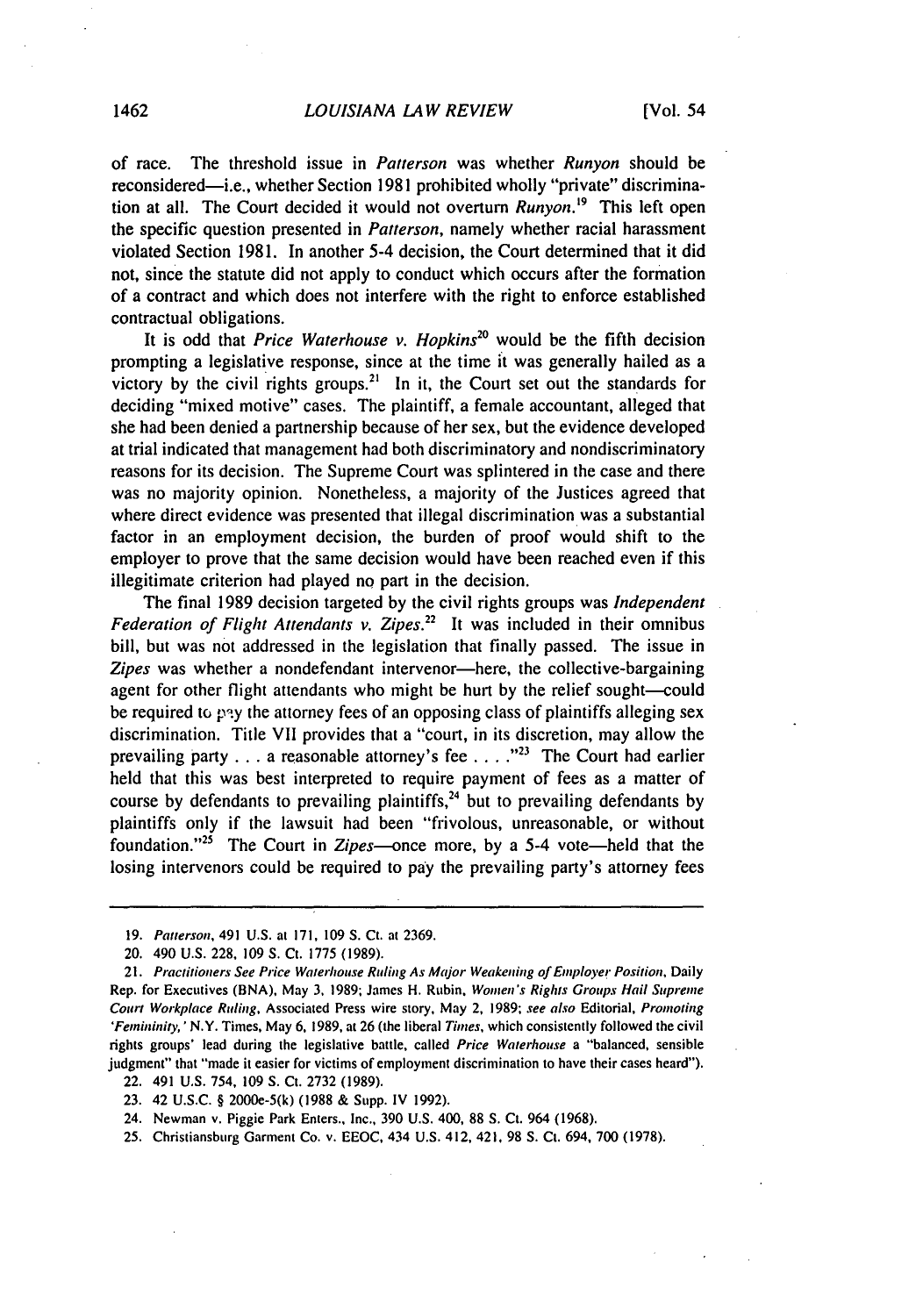only if their position had been frivolous, unreasonable, or without foundation, since they "have not been found to have violated anyone's civil rights."<sup>26</sup>

#### II. OPENING MOVES

The reaction to the Supreme Court's decisions was predictable and typified the later debate: shrill condemnation by the civil rights groups, followed with a tentative defense by the Bush administration. After a few weeks, however, the public debate for the most part lapsed into a silence lasting over half a year. During this time, the groups drafted the bill they would introduce and lined up a long list of sponsors for it. The administration began preparing its response to that bill, based on the rumors of what it would entail.

The bill the groups decided to draft and which their allies in Congress introduced in early 1990 was enormously ambitious.<sup>27</sup> Not only did it address the four major statutory defeats before the Court in 1989 (Wards Cove, Wilks, Patterson, and Lorance), as well as one minor one (Zipes), it even addressed a case that the groups had claimed as a victory (Price Waterhouse), and several pre-1989 setbacks.<sup>28</sup> Most boldly of all, the bill sought to make damage awards available in Title VII lawsuits, when before only equitable relief (primarily injunctions and limited back pay) had been available. Not only was this a dramatic expansion per se, it also meant that now most Title VII cases would be tried to juries rather than decided by judges, since the Seventh Amendment guarantees the right to a jury trial in cases where damages in excess of \$20.00 are claimed.

This decision—to ask for essentially *every* civil rights reform on their wish list-was the most important strategic call made by the civil rights groups during the whole debate, and it turned out to be the correct one. It might have backfired had the media or enough Senators and Representatives thrown up their arms in disgust at the groups' greed, but they did not. Instead, the groups' bill—and not the administration's much more limited version—was accepted as the bill on the table for purposes of the debate. Even the most tangential proposals remained in the bill until the very end, where some were used as bargaining chips-and the most dramatic, the wholesale expansion of Title VII to include damages and jury trials, actually became law.

When the announcement of this "Kennedy-Hawkins bill" was imminent, the administration had to decide whether simply to oppose the bill or to counterpropose a bill of its own. It decided on the latter course, for reasons of both politics and principle. Politically, many in the administration argued that it was

**<sup>26.</sup>** Zipes, 491 **U.S.** at 762, **109 S. CI.** at 2737 (citing Chrisfiansburg Garment, 434 **U.S.** at 418, **98 S.** Ct. at **698).** 

**<sup>27.</sup>** S. 2104, 101st Cong., **2d** Sess. **(1990);** H.R. 4000, 101st Cong., **2d** Sess. **(1990).** 

**<sup>28.</sup>** Marek v. Chesny, 473 U.S. **I. 105 S.** Ct. **3012 (1985);** Evans v. Jeff **D.,** 475 U.S. **717, 106 S.**Ct. **1531 (1986);** Library of Congress v. Shaw, **478** U.S. **310, 106** S. Ct. **2957 (1986).** See also Crawford Fitting Co. v. **J.T.** Gibbons, Inc., 482 **U.S.** 437, **107 S.**Ct. 2494 **(1987).**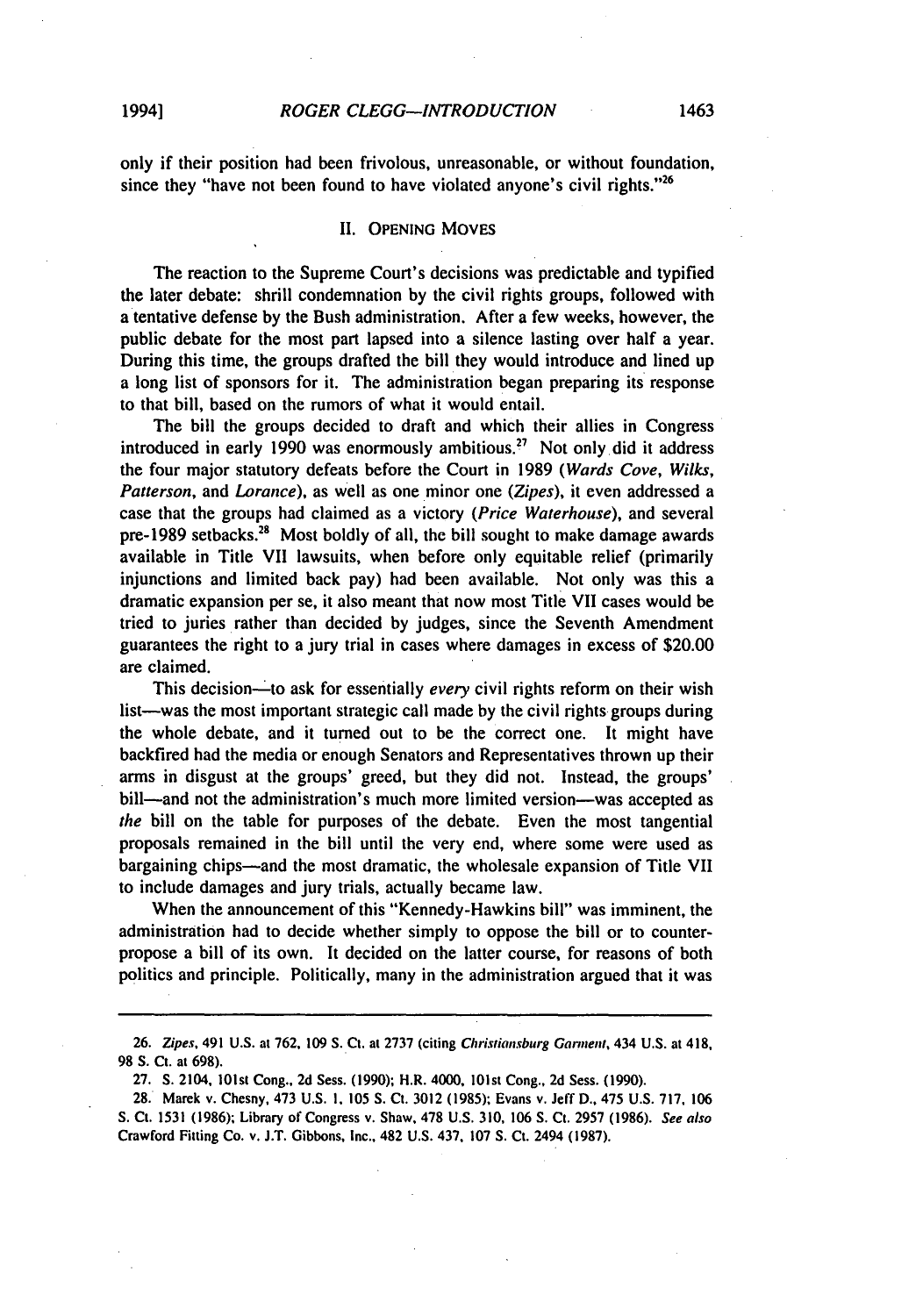essential for the administration's allies in Congress to be able to claim that, while they had voted against Kennedy-Hawkins, nonetheless they had voted for a civil rights bill, namely the President's. As a matter of principle, the administration thought it untenable to oppose legislation that would simply vindicate the position taken (unsuccessfully) by the Department of Justice itself before the Supreme Court in two targeted cases from the 1988-89 Term. The Court had interpreted Title VII more narrowly than the Department had argued as amicus in the Lorance case, and Section 1981 of Title 42 more narrowly than the Department had argued in the *Patterson*case. Thus, the administration proposed a short bill that would amend Title VII to overturn *Lorance,* and amend Section 1981 to overturn *Patterson* and ensure that racial harassment claims could be filed under that statute.<sup>29</sup> Little attention was paid to it.

The administration immediately found itself in a vulnerable position with respect to the sexual harassment issue. If it was willing to amend Section 1981 so that victims of racial and ethnic harassment could get that statute's unlimited compensatory and punitive damages, then why was it not also willing to support legislation making the same damage awards available to victims of *sexual*  harassment? The answer was that such awards had *never* been available, and that no one had even proposed such an amendment until after the 1988-89 Term-in which the Supreme Court had said exactly nothing about sexual harassment. But this was a rhetorically limp response to those who clained the administration was making women into "second class citizens."

The administration toyed with the idea of a free-standing bill on sexual harassment to solve this problem. Ultimately, however, the administration decided against this approach. After meeting with various civil rights leaders, President Bush announced that he wanted a civil rights bill, but one that met certain criteria: a provision for better harassment remedies, but also no quotas, no procedural unfairness, no lawyer's bonanza, and no special treatment for Congress (which had exempted itself from Title VII).<sup>30</sup>

#### III. FAILED NEGOTIATIONS AND A VETO

Soon after the President's speech, Jeffrey H. Blattner of Senator Kennedy's staff spoke with Assistant Attorney General John R. Dunne, who had just two months earlier been sworn in to lead the Justice Department's Civil Rights Division. A large meeting was set up in June 1990 between the relevant administration officials (mostly from the White House and the Department of Justice) and the various civil rights groups (who had agreed to be led by Mr. Blattner).

<sup>29. 136</sup> Cong. Rec. **S1522** (daily ed. Feb. 22, 1990) (Sen. Hatch introduces the administration's bill, "Civil Rights Protections Act of 1990," **S.** 2166). See Michael Isikoff & Ann Devroy, Civil Rights Bill Veto *Threatened,* Washington Post. Apr. **5,** 1990, at A25.

<sup>30.</sup> Remarks at a Meeting With the Commission on Civil Rights, 26 Weekly Comp. Pres. **Doc.**  778 (May **17,** 1990).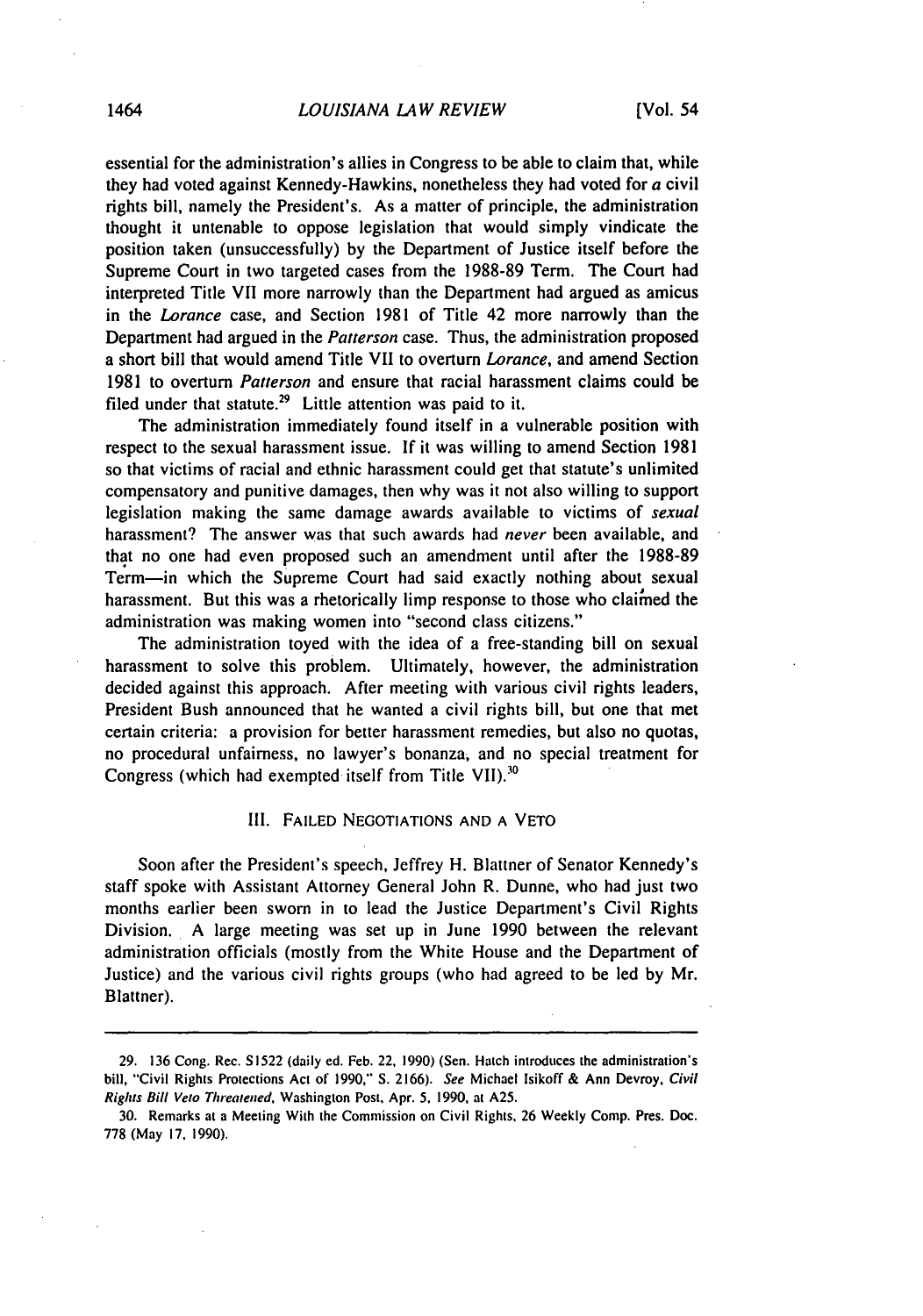It was a tense series of meetings. There were probably about fifteen people from the administration who sat along one side of a long table in the Civil Rights Division conference room, and as many people from the various civil rights groups who sat along the other side. Boyden Gray and John Dunne sat side-byside in the center for the administration, facing Mr. Blattner. For many hours over several days the two sides stated and argued their positions. It was all very strained because for many on each side there were fundamental principles of transcendent importance at stake, and the other side was viewed as not only an adversary but an enemy. There was no real negotiation and certainly no agreement. Ultimately, the civil rights groups angrily walked out. The two sides were too far apart, and probably everyone who understood the stakes knew it.

Later that summer, Senator Kennedy had a series of meetings with then-White House chief-of-staff John Sununu. These meetings came closer to producing an agreement, at least on the *Wards Cove* issue, but ultimately failed, too. <sup>3</sup> **'** Throughout the summer and into the fall the struggle continued. Senator Nancy Kassebaum introduced a bill that the administration supported, $32$  but it was completely unacceptable to the civil rights groups and their allies in Congress. Congress passed the groups' bill instead,  $33$  the President vetoed it,  $34$ and the veto was sustained by a razor-thin one-vote margin in the Senate.<sup>35</sup>

#### IV. EARLY 1991: TRYING TO REDEFINE THE DEBATE

The first legislative item of 1991, H.R. I, was introduced on January 3 that year.36 Instead of a move toward consensus, however, this bill actually widened the distance between the administration and the original bill's supporters. The administration knew it wanted to oppose this bill', but with what?

The administration was aware that, so long as the civil rights groups' bill was the only one on the table, the bill's opponents were fighting an almost hopeless defensive battle. The groups would continue pressing the bill, year after year, until the-very tiny-additional political impetus that was needed to make

**<sup>31.</sup>** See 46 Cong. Q. Almanac 466 **(1990);** Rowland Evans & Robert Novak, *'Sunun* Blinked,' Washington Post, July **18,** 1990, at A23.

<sup>32.</sup> Kassebaum Amendment No. 2131 to S. 2104, 101st Cong., 2d Sess. (1990), reprinted *in* 136 Cong. Rec. S9786-87 (daily **ed.** July **16,** 1990). **A** similar bill, also with administration backing, was introduced in the House that summer by Rep. John LaFalce. Amendment in the Nature of a Substitute to H.R. 4000. 101st Cong.. 2d Sess. (1990).

<sup>33. 136</sup> Cong. Rec. H9984-95 (daily **ed.** Oct. **17,** 1990); see Tom Kenworthy, House Approves Civil Rights Bill/Despite Changes, Veto Threat Stands, Washington Post, Oct. 18, 1990, at **Al.** 

<sup>34.</sup> Message to the Senate Returning Without Approval the Civil Rights Act of 1990. 26 Weekly Comp. Pres. Doc. 1632 (Oct. 22, 1990).

<sup>35. 136</sup> Cong. Rec. S16,562-89, S16,620 (daily ed. Oct. 24. 1990); see Helen Dewar, Senate Upholds Civil *Rights* Bill Veto. Dooming Measure for 1990. Washington Post, Oct. **25.** 1990, at **Ai5. 36.** H.R. I. 102d Cong., Ist Sess. **(1991).** reprinted in 137 Cong. Rec. H53 (daily ed. Jan. **3,**  1991).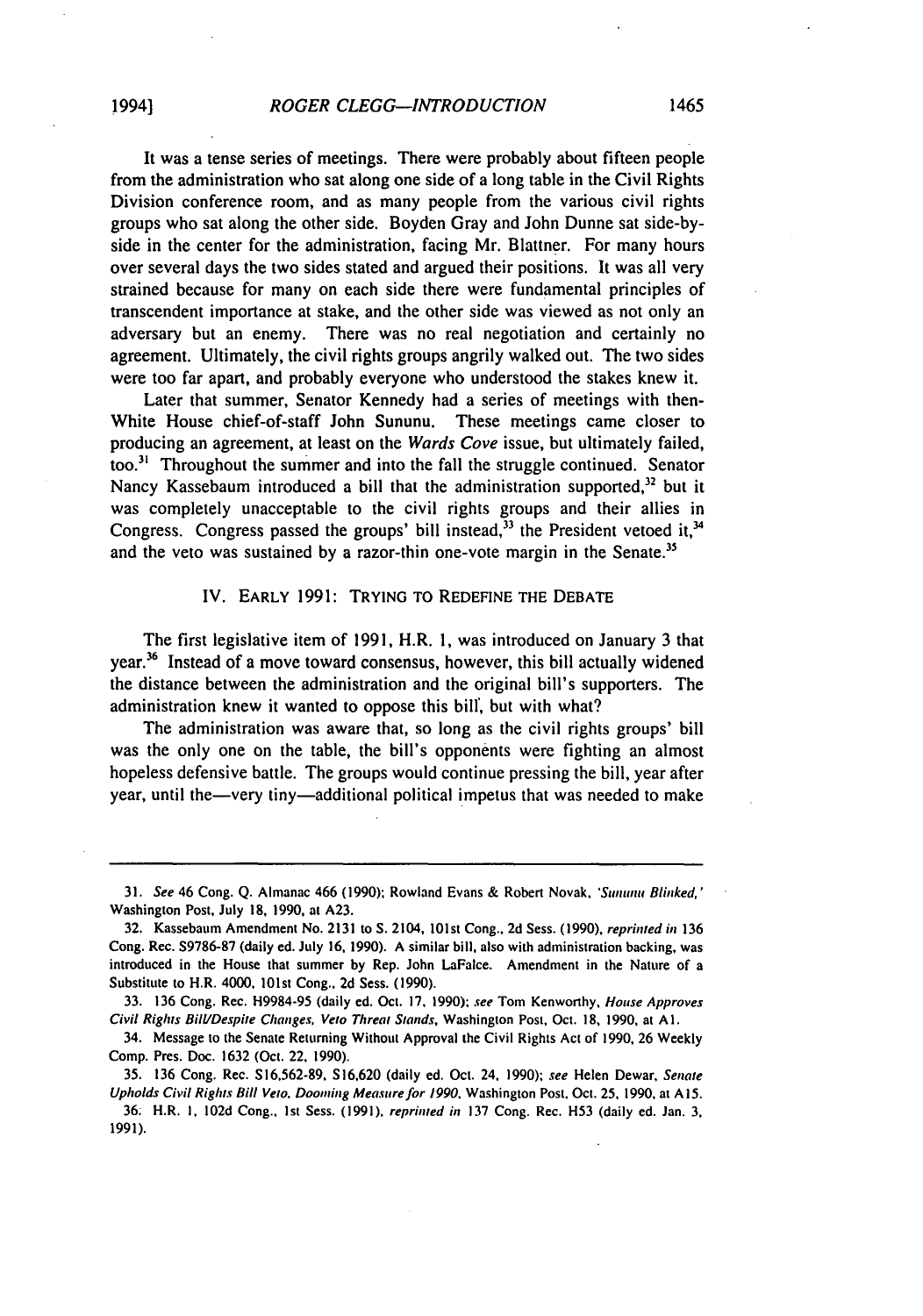the bill veto-proof appeared. The problem was, how could the groups' bill be removed from the table?

There were two possibilities: to discredit decisively the groups' bill, or to propose an administration alternative that succeeded in shifting the terms of the debate.

The former strategy was essentially what the administration had been following. And, indeed, it had been enormously successful (and accurate) in characterizing the proposed legislation as "a quota bill" and a "lawyer's bonanza."<sup>37</sup> Nonetheless, a large part of the bill's core constituency in both houses remained committed to it. Early in 1991, the administration also tried to paint the bill as unnecessary in all events. It released a detailed study that focused on the lower court decisions applying *Wards Cove, Wilks,* and *Price Waterhouse,*  and argued that none of the three Supreme Court decisions was leading to unfair results.<sup>38</sup> But the administration did not expend much effort in publicizing the study, and it attracted little notice.

A similar pattern was followed in early 1991 with respect to an alternative approach to improving the civil rights laws. Once again, much effort was expended in formulation, but little in promotion.

There were, as a general matter, two sorts of alternative bills that the administration might offer. The first it had already proposed, namely a version of the groups' bill itself, with the most offensive provisions in it either scaled back to an acceptable level or deleted altogether. The bill the administration had itself proposed at the same time that the Kennedy-Hawkins bill was introduced---turning *Lorance* and *Patterson* but doing nothing more-was the first and most limited such proposal; the bills introduced by Senator Kassebaum and Representative LaFalce, with the administration's support, were two others; and a bill proposed by the administration itself at the time of the veto was the latest and most elaborate.<sup>39</sup>

But the defects in this "dime-store me-tooism" were both political and philosophical. As a political matter, it meant that the administration and its supporters would inevitably be labeled as less in favor of "civil rights" than their opponents. That charge was, of course, readily answerable-by pointing out that the groups' quota bill was less consistent with the spirit of civil rights than the administration's alternative—but, again, that had not seemed to shake a near vetoproof majority in either house. The other political defect was that, over time, the alternative bill was ratcheted closer and closer to the quota bill-"ratcheted" because it was very difficult to take back any concession once made.

The philosophical defects were, to conservatives in the administration, even more troubling. To them, it was laughable to suppose that Title VII or Section

<sup>37.</sup> See. e.g., supra note 30.

**<sup>38.</sup>** Memorandum from John R. Dunne, Assistant Attorney General, Civil Rights Division, to the Attorney General (Feb. **7.** 1991).

<sup>39.</sup> See Message to the Congress Transmitting Proposed Civil Rights Legislation, 26 Weekly Comp. Pres. Doc. 1631 (Oct. 20, 1990).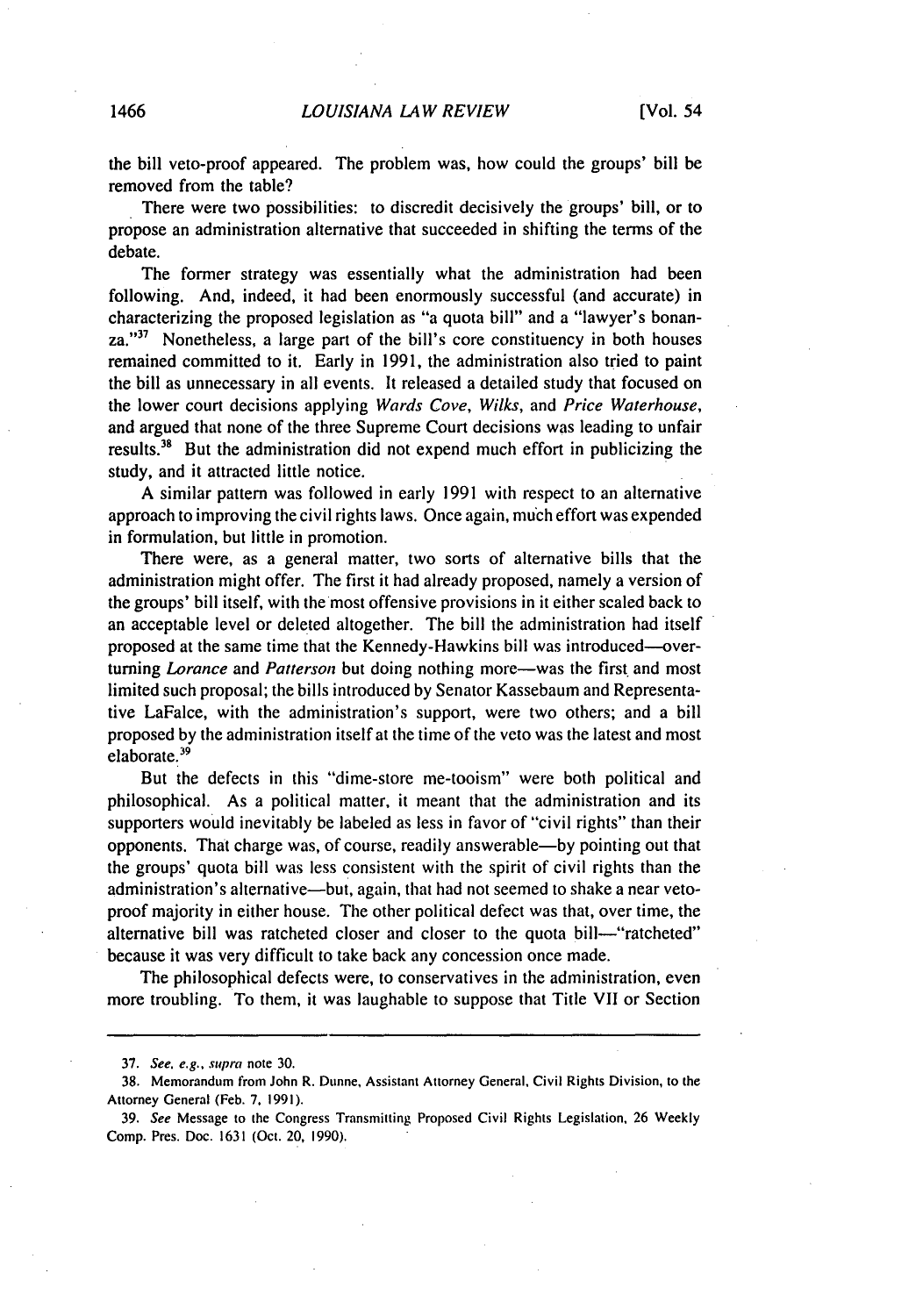1981 needed to be strengthened in any respect. To the contrary, even the pre-1989 status quo ante that the administration had said it was willing to codify had been built by the most appalling judicial activism. Patterson's only defect was that it did not go far enough, since no principled reading of Section 1981 could justify its application to private employment contracts.<sup>40</sup> *Wards Cove* did not go far enough either, since the whole notion of a "disparate impact" cause of action was poisonous policy and ridiculous jurisprudence.<sup>41</sup> And Wilks, which allowed challenges to racially preferential plans by its victims, was surely no more than a necessary palliative, since the Court should have interpreted the plain language of Title VII to bar all racial preferences to begin with.<sup>42</sup> Take away the *Patterson*, *Wards* Cove, and *Wilks* provisions, of course, and not much of the civil rights bill was left.

Moreover, to conservatives the groups' bill fully captured everything that had gone wrong with the civil rights movement after the passage of its landmark legislation in the sixties. Not only did the civil rights lobby defend the patently unfair system of racial and gender preferences it had—with bureaucratic and judicial connivance—constructed, it was unable or unwilling to admit that systemic discrimination no longer had any appreciable relevance to the real problems confronting disadvantaged minorities. Thus, while the inner cities rotted, the civil rights establishment devoted its considerable lobbying and fund-raising resources to passing an absurd civil rights bill, encouraging its "constituency" to believe that discrimination was the principal source of woe, rather than individuals' failure to take responsibility for their own lives.

To conservatives, then, the alternative bill should not in its essentials be an "antidiscrimination" bill at all. Rather, it should "empower" the disadvantaged-of all races and ethnicities-to run their own schools, own their own homes, start their own businesses, and cut through the layers of bureaucratic red tape that might keep them from doing so. Not only would this give the administration's allies something positive to vote for, and not only would this underscore the intellectual bankruptcy of the civil rights groups, it was a major new part of their agenda that conservatives were hoping the administration would press anyway. The elements of that plan would include school choice, tougher anticrime measures, enterprise zones, home ownership incentives, and greater local control over government programs. On

<sup>40.</sup> See supra text at notes 17-19; Runyon v. McCrary, 427 U.S. 160, 189-90, 96 **S.** Ct. 2586, 2603-04 (1976) (Stevens, J., concurring); id. at 186, 96 S. Ct. at 2602 (Powell, **J.,** concurring); id. at 192-214, 96 S. Ct. at 2605-15 (White, **J.,** dissenting). See also Jones v. Alfred H. Mayer Co., 392 U.S. 409, 449-80, 88 S. Ct. 2186. 2208-23 (1968) (Harlan. **J.,** dissenting).

<sup>41.</sup> See supra text at notes 4-8; Michael Gold, Griggs' *Foly:* An Essay on *the* Theory, Problems, and Origin of the Adverse Impact Definition of Employment Discrimination and a Recommendation for Reform, 7 Indus. Rel. **L.J.** 429 (1985).

<sup>42.</sup> See supra text at notes 7-8; United Steelworkers v. Weber, 443 U.S. 193, 219-55, 99 S. Ct. 2721, 2735-53 (1979) (Rehnquist. **J.,** dissenting); id. at 216-19, 99 **S.** Ct. at 2734-35 (Burger, C.J., dissenting); Johnson v. Transportation Agency, 480 U.S. 616, 642-44, 107 **S.** Ct. 1442, 1457-58 (1987) (Stevens, **J.,** concurring); id. at 647-48, 107 **S.** Ct. at 1460 (O'Connor. **J..** concurring in the judgment); id. at 657-77. 107 S. Ct. at 1465-75 (Scalia. **J.,** dissenting). See also id. at 657. 107 **S.**  Ct. at 1465 (White, J., dissenting).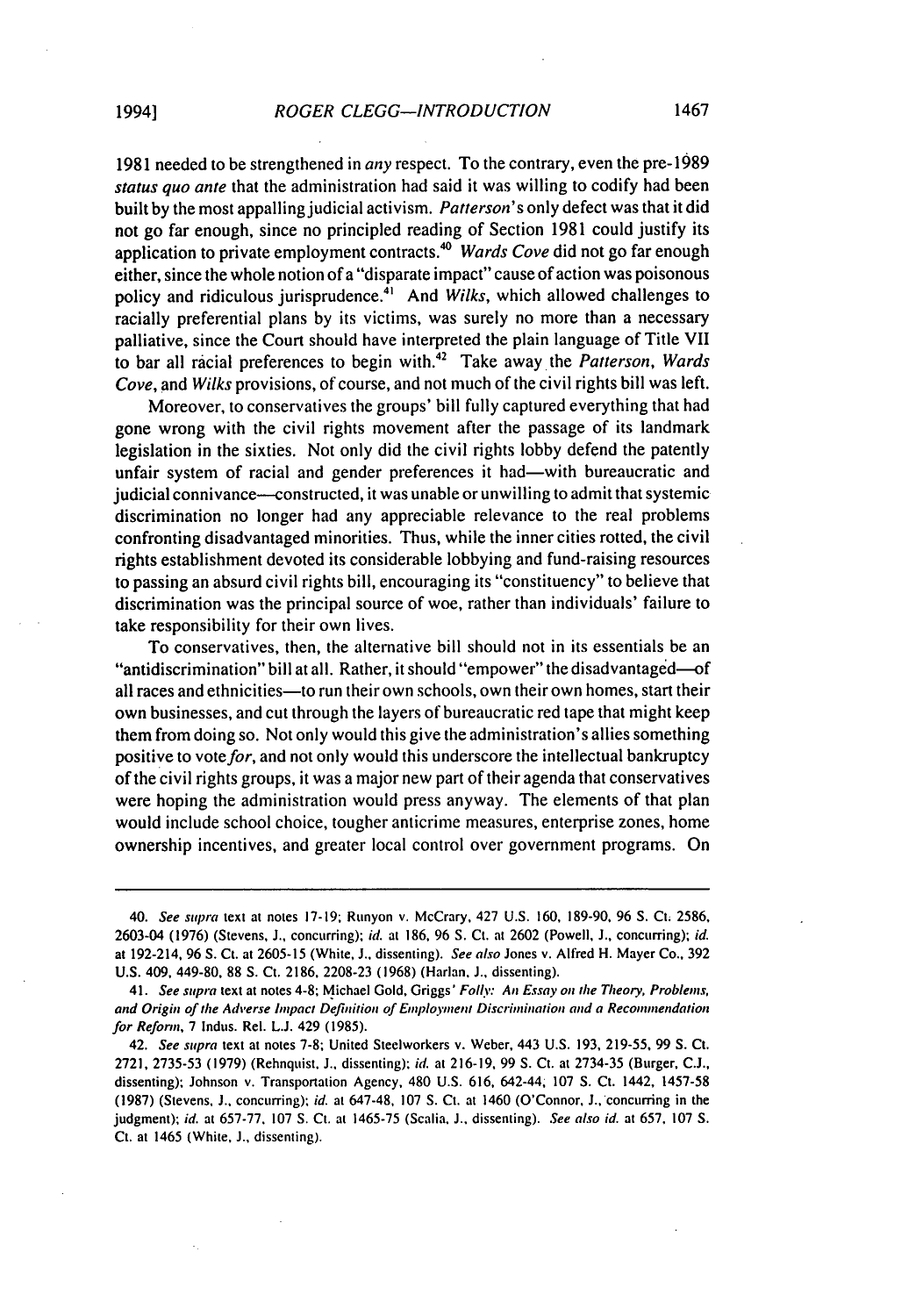#### 1468 *LOUISIANA LAW REVIEW* [Vol, 54

February 27, 1991, President Bush announced such a plan, but that was essentially the last anyone heard of it. $43$ 

#### V. **IMPASSE**

In the spring, the Business Roundtable, led by AT&T chief executive Robert C. Allen, tried to reach an agreement with the civil rights groups. These efforts failed, too, with both the administration and other business leaders critical of the proposals being discussed." Whatever its failures at promoting its own bill, the Bush administration was becoming quite successful at blocking unacceptable compromises by others. Indeed, *tactically* the Bush administration proved quite skilled in fighting the proposed legislation and justifying its refusal to accept it. But the reason it needed this skill was because of the difficult constraints it had placed on itself in its strategic concessions.

Thus, as we have seen, when the decisions first came down and the groups first attacked them, the administration did not swiftly and decisively defend those decisions and announce opposition to any attempt to overturn them. When the Kennedy-Hawkins bill was first proposed, the administration did not simply oppose it, but also proposed a bill of its own, overturning *Patterson*and *Lorance.* And, later that summer, the administration said that it was willing to accept legislation addressing *Wards Cove* and Martin v. Wilks and providing for enhanced monetary awards in Title VII cases.

Each decision seemed like a good idea at the time it was made. But collectively they forced the administration to draw and explain distinctions between the *Patterson-Lorance-WardsCove-Wilks-more-money* bill it was willing to accept and the *Patterson-Lorance-Wards Cove-* Wilks-more-money bill it would not--distinctions that were quite valid, to be sure, but Which would often appear to be pretextual and which guaranteed that any minor misstep would dash the administration's position on the quota rocks below.

In any event, ultimately Senator John Danforth was to succeed where others had failed and broker a compromise bill between the administration and the civil rights groups. The wisdom of this compromise, and indeed whether it was a compromise at all rather than a victory for one side or the other, will never be resolved." But Senator Danforth met with both sides, hammered out a bill, and

<sup>43.</sup> Remarks at a Meeting ofthe American Society of Association Executives, **27** Weekly Comp. Pres. Doe. 221 (Feb. **27,** 1991). President Bush had earlier referred to similar "empowerment" items on his agenda in his speech outlining his criteria for an acceptable civil rights bill, supra note 30.

<sup>44.</sup> Steven **A.** Holmes, Talks on New Rights *Bill* Divide **Large**and *Small* Companies, N.Y. Times, Apr. **19,** 1991, at B6; Paul A. Gigot, Big Business Shouldn't Sleep With the Enemy, Wall St. J., Apr. **19,** 1991, at A14.

<sup>45.</sup> In this symposium alone, for instance, Mr. Gray claims victory for the administration, at least on the Wards Cove issue; Professor Lund contends that the administration failed, albeit perhaps deliberately, to accomplish its stated goals; and Mr. Nager and Ms. Broas conclude that, so far, there are wins and losses for both sides, with the edge to the civil rights proponents, and the real losers their purported constituents.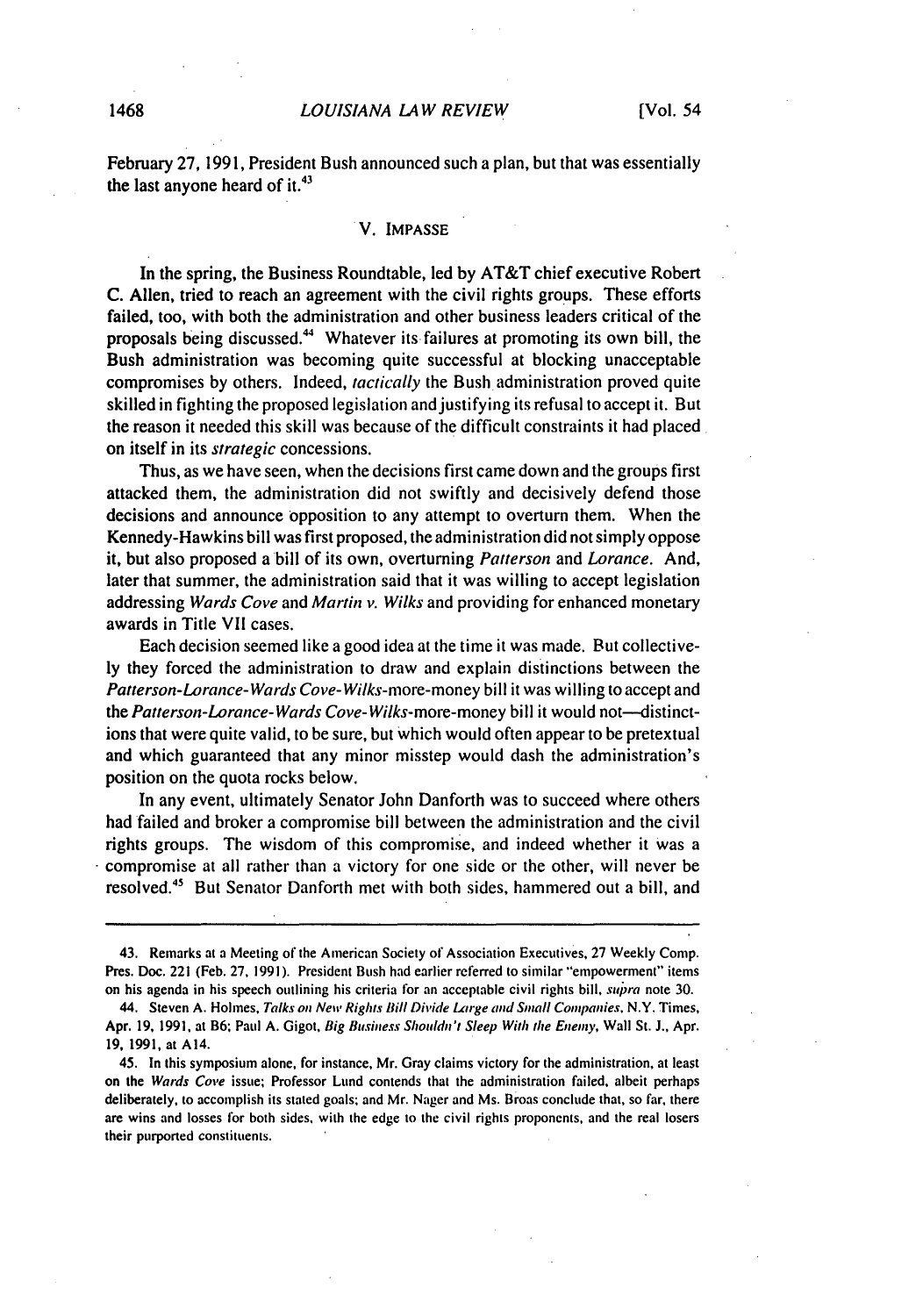#### VI. BREAKTHROUGH

On the Friday and weekend of October 11-13, 1991, the nation sat riveted before its television sets, watching the Clarence Thomas-Anita Hill hearings. That event is beyond the scope of this introduction, but it was related to the proceedings of the civil rights bill in several key respects. First, the ideological fault lines were identical. Clarence Thomas was an anti-quota conservative, and this—greatly aggravated by the fact that he was black—earned him the wrath of the civil rights lobby. Second, what became the underlying issue of the hearings—sexual harassment—was of course an issue in the bill as well. And third, the conservatives won and the civil rights lobby lost—and in no small measure because of the efforts of Senator John Danforth, Thomas's former boss and his principal defender in the Senate.

Almost immediately after the hearings, the civil rights groups and the administration reached agreement on a civil rights bill. The temptation to see a connection between the two is irresistible. Is it valid, or is it a classic case of post hoc, ergo propter hoc?

The temptation is strongest to see the connection as explaining some final concession by the administration. President Bush was being the magnanimous patrician in the wake of his victory, the explanation goes, and the WASP President was never one with an instinct for the jugular on this issue anyway, and only too eager to wash his hands of the groups' blood after the unseemliness of the Thomas-Hill fight. For good measure, this theory also points to the ascendancy of David Duke's candidacy for governor of Louisiana at the same time: President Bush simply could not abide another race-charged national battle. Besides, he owed Senator Danforth after the Thomas confirmation. So he told his lawyers to cut the best deal they could and be done with it.

This is not an implausible scenario, and it has added credibility since even conservatives might have rationalized cutting adeal at that time. The administration had been able to hold on for another year, but 1992-an election year-loomed. It was easy to envision a handful of Senators and Representatives, just enough to make the bill veto-proof, getting sufficiently skittish over the next few months to sue for peace. Again, given the self-imposed constraints of the administration, time was not on the side of the bill's opponents. And abill passed

<sup>46.</sup> For one account, written **by** Senate staffers who worked for the adoption of the Danforth compromise, see Peter M. Leibold et al., Civil Rights Act of 1991: Race to the Finish-Civil Rights, Quotas, and Disparate Inpact in *1991,* 45 Rutgers L. Rev. 1043 (1993).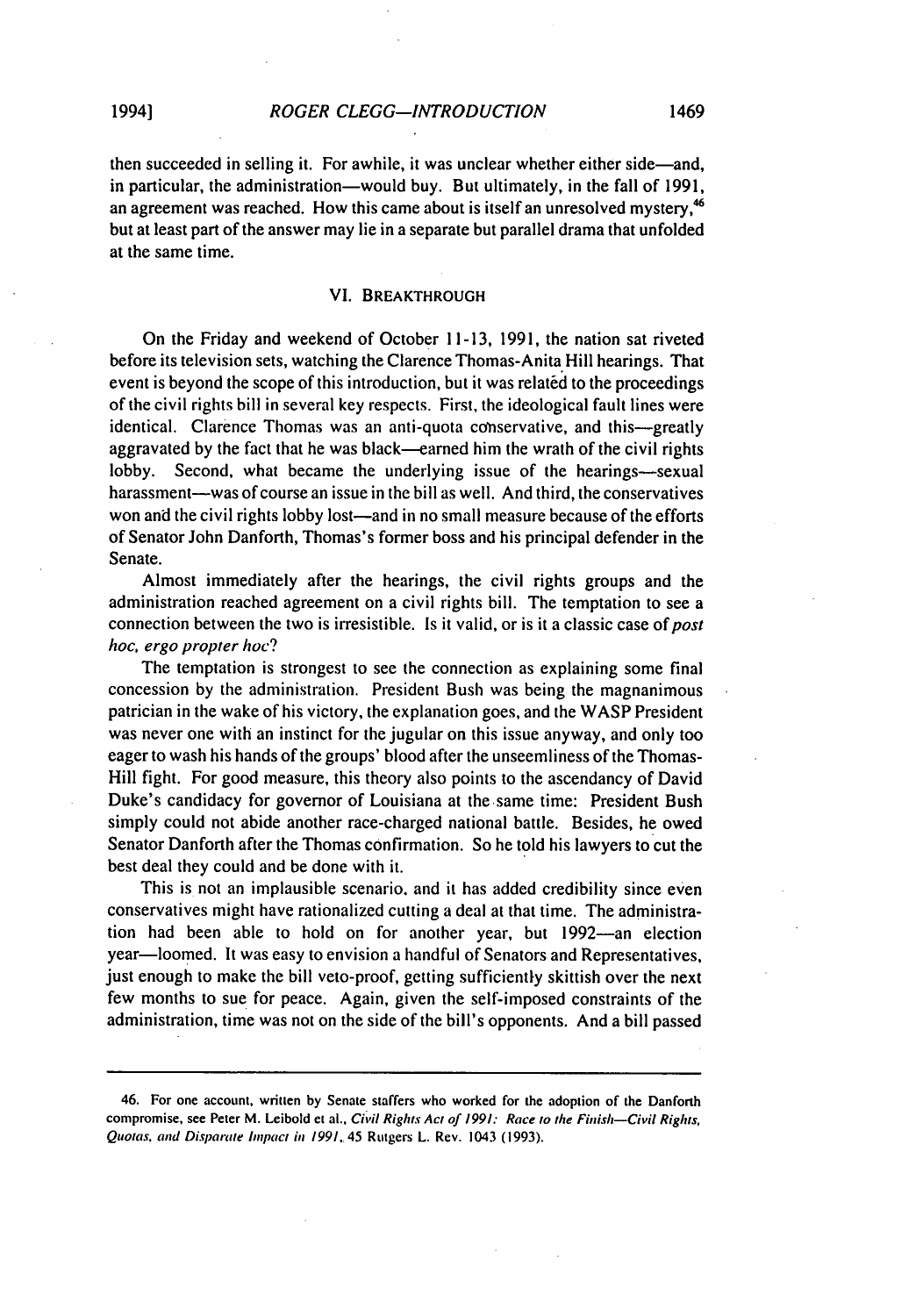over the President's veto would be significantly worse—substantively and politically—than one he negotiated.

There is, however, an alternative scenario, namely that it was the *civil* rights groups who felt under the most pressure to strike the best deal they could after the Thomas-Hill hearings. Remember that these hearings were an unmitigated disaster for them. Clarence Thomas was their worst nightmare, a black conservative on the Supreme Court, and overwhelmingly the American people had believed him and not their desperate hope to stop his confirmation, Anita Hill. And their relations with their most important ally, Senator Danforth, were greatly strained after the hearings.<sup>47</sup> If he insisted on further concessions, and if the groups were unwilling to make them and this resulted in the loss of his (and other moderate Republicans') support, then the administration really might be able to block the bill indefinitely.

And it was not quite true that the groups could bide their time forever. The "quota bill" was turning into a public relations debacle. An internal survey by the Leadership Conference on Civil Rights showed that Americans largely viewed the groups as special pleaders for preferential treatment for minorities, rather than principled defenders of fairness; the results of survey, to the groups' embarrassment, were leaked.<sup>48</sup> And what if, as they had hoped to do, the administration and its allies at some point succeeded in attaching a dramatically scaled-back version of the bill as a rider to some piece of popular legislation, forcing an up-or-down vote? The passage of such a bill might end decisively any hopes for the more sweeping changes the groups' bill contemplated. So the groups faced considerable pressure to strike a deal, too.

The two scenarios are not, of course, mutually exclusive. The political calculus for both sides was altered after the Thomas-Hill hearings. Moreover, President Bush should be taken at his word on this crucial point: he really did want a civil rights bill all along.<sup>49</sup> The hearings were not needed to change that.

#### VII. CONCLUSION

On the eve of the signing ceremony for the bill, conservatives in the administration pressed for an anti-quota parting shot. They drafted a directive that the President would sign along with the bill, which would have required a review of all federal employment programs that included racial, ethnic, religious, or sexual

<sup>47.</sup> When the Leadership Conference on Civil Rights announced its opposition to the Clarence Thomas nomination, Senator Danforth stated, **"I**do not think the support of the people of this country for Clarence Thomas will be swayed by the action of agroup of self-anointed professional activists." Ruth Marcus. Civil Rights *Coalition* Finds Thomas Too 'Radical'for Court. Washington Post, Aug. **8,** 1991, at A13.

<sup>48.</sup> Thomas B. Edsall, Rights Drive Said to Lose Underpinnings/Focus Groups Indicate Middle Class Sees Movement as Too Narrow, Washington Post, Mar. 9, 1991, at A6; William J. Bennett, A New Civil Rights Agenda. Wall St. **J.,** Apr. **I. 1991,** at B12.

<sup>49.</sup> On this point, see Nelson Lund's article in this symposium, Congressional Self-Exemption from the *Employment Discrimination Laws*, 54 La. L. Rev. 1559 (1994).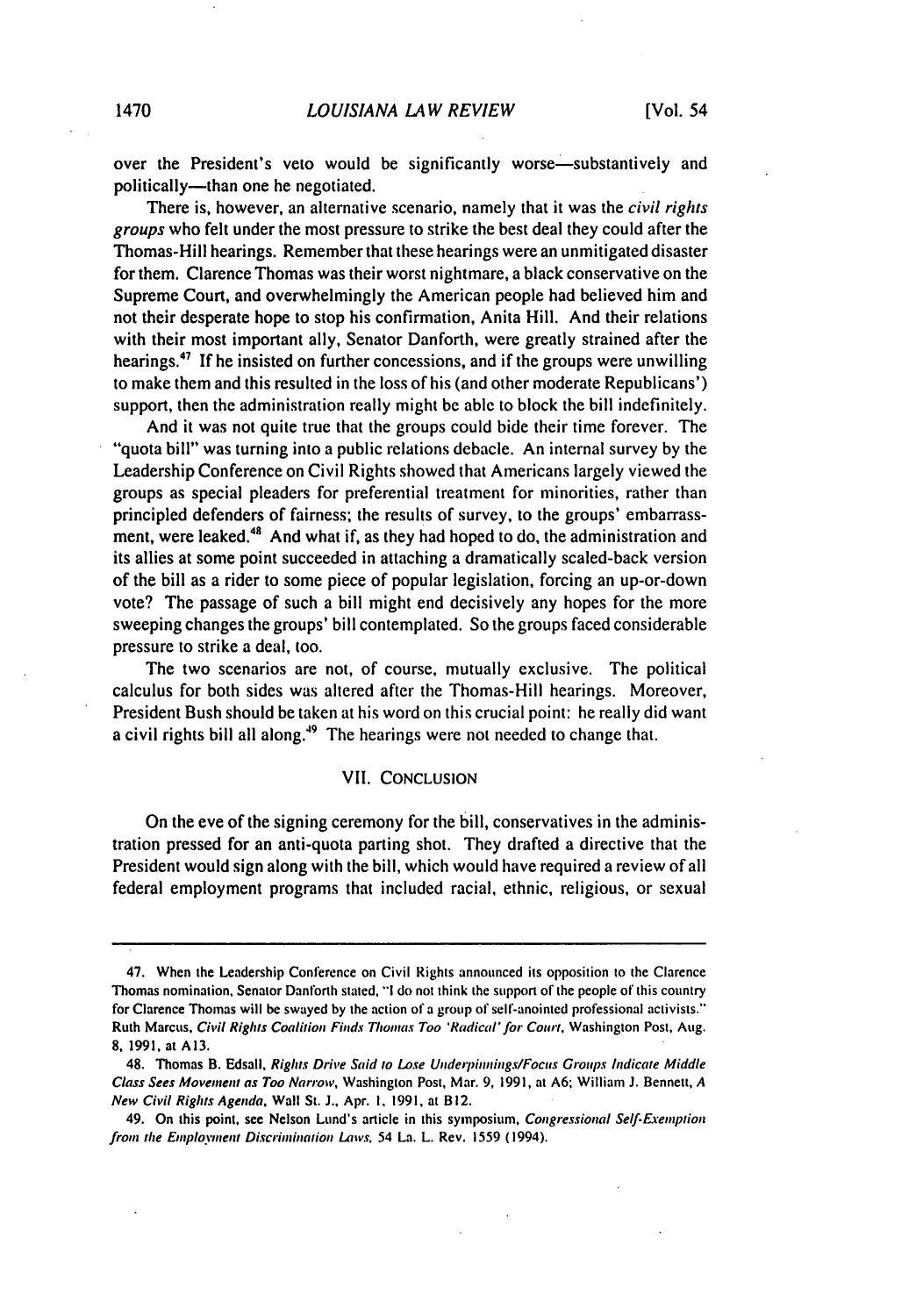preferences, and the termination of those programs inconsistent with the new law or with the principle of discouraging quotas and unfair preferences. Ultimately, however, the idea was rejected.<sup>50</sup> The bill was signed, with only a general declaration in the signing statement that "[i]t is extremely important that the statute be properly interpreted-by executive branch officials, by the courts, and by America's employers-so that no incentives to engage in such illegal conduct [i.e., 'adopt[ing] quotas or unfair preferences'] are created."<sup>51</sup>

To the inevitable questions, "Who won? Who lost?," the answer to both is, even more than usual with compromises, "Both sides."

The civil rights groups passed a bill that, from their perspective, was certainly a dramatic improvement on the law as it stood after the Supreme Court's decisions in 1989. But it was nowhere near the wish list they had proposed. More importantly, the debate over the bill together with the Thomas-Hill hearings made abundantly clear that the civil rights groups had greatly diminished political capital and essentially no moral authority left. For these lobbyists, there is no higher price.

President Bush, on the other hand, got a civil rights bill he could live with. The trouble was, he set his sights too low. Had the administration been earlier, more vigorous, and more principled in its opposition, it might have been able to defeat passage of any so-called civil rights bill. Put another way: measured against the benchmark of the original Kennedy-Hawkins bill, and given its self-imposed restraints, the administration acquitted itself well; but measured against the benchmark of where the law should have been and where it in fact ended up when President Bush signed the bill in November 1991, the outcome was disastrous.

**50.** See Ann Devroy & Sharon LaFraniere, U.S. Moves *to* End Hiring Practices/Affirmative Action Policies Targeted, Washington Post, Nov. 21, 1991, at A1; Ann Devroy, President Signs Civil Rights *Bill/White Hotose* Disavows Proposed Directive to End Affirmative Action. Washington Post, Nov. 22, 1991, at **Al.** 

51. Statement on Signing the Civil Rights Act of 1991. at 27 Weekly Comp. Pres. Doe. 1701, 1702 (Nov. 21, 1991). The signing statement also adopted as "'authoritative interpretive guidance" the analysis of the bill introduced by Senator Robert Dole into the Congressional Record. Id. (citing 137 Cong. Rec. S15,472-78 (daily ed. Oct. 30, 1991); id. **S15.953** (daily ed. Nov. 5, 1991)).

ų